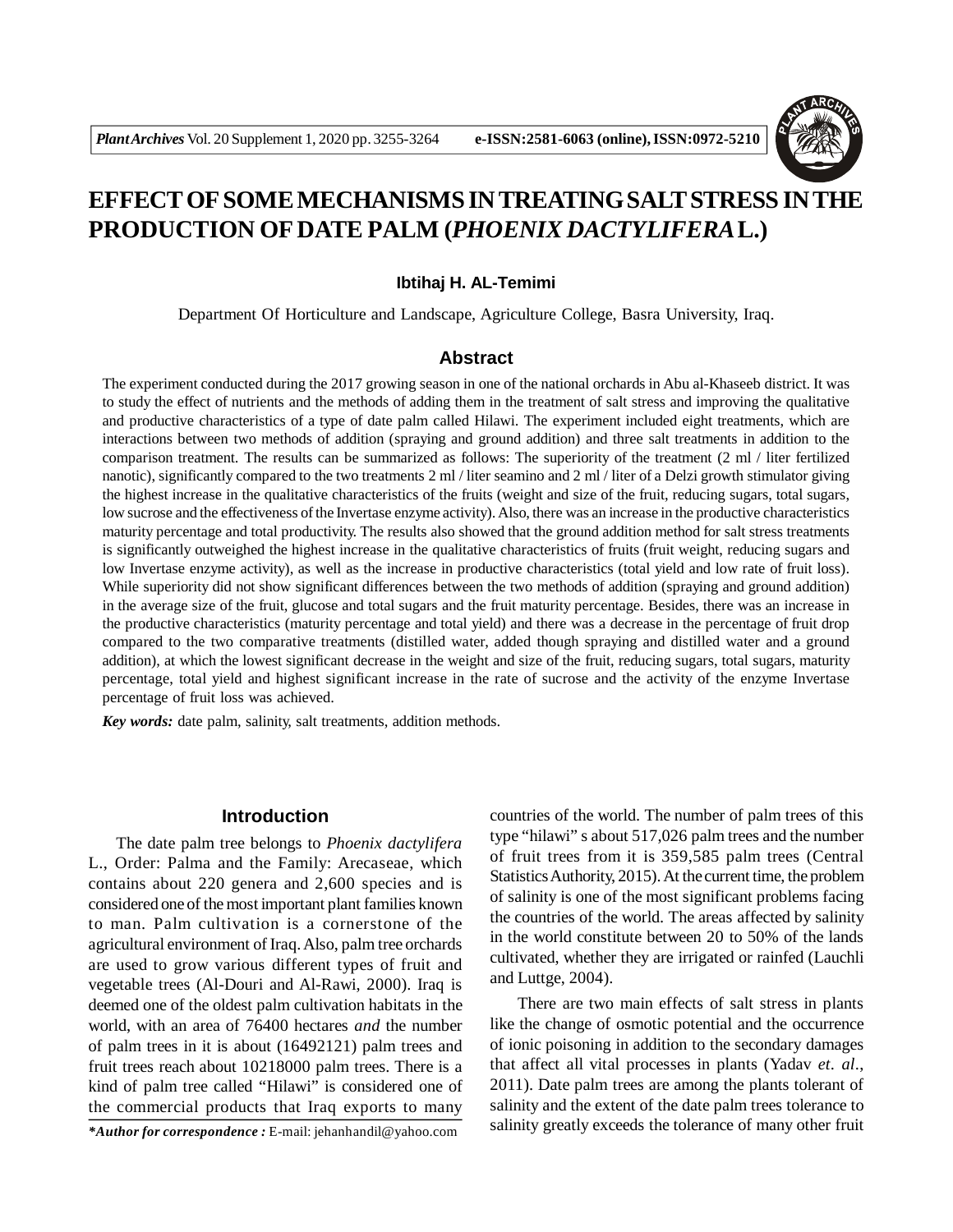trees. However, their productivity decreases with increasing salinity in the area of root spread. It is not recommended to farm date palms in lands whose salinity exceeds (7000) *ppm* in root zone spreading area (United Nations Development Program, 2006).

The use of salt stress treatments, especially nutrients, in the field of agriculture at the present time has become "a must" to overcome the soil problems, especially the problem of salinity, which is described as one of the most realistic problems in Iraq and reducing salt stress on plants by providing mineral elements standby for absorption by the plant and preserving them from washing and fixing Improving the ion balance within the soil solution and the osmotic pressure inside the plant. Due to the lack of readymade nutrients for the plant, there is a cause to a decrease in the activity of the antioxidant enzymes and thus the plant's sensitivity increases to different environmental stresses (Kaviani and Ghaziani, 2014). As there is a notable shortage of studies related to the effect of nutrients and organic nanoparticles on date palm trees under local stress conditions and testing the date palm trees "hilawi" in response to added treatments and methods of its addition, so this study was conducted in order to:

1. Determine the type of nutrient in giving the best significant results in treating salt stress and improving the qualitative and productive characteristics of date palm.

2. Determine the optimal addition method for salt stress treatments in giving the best significant results in the qualitative and productive characteristics of date palm.

3. Determine the cross-impact between types of treatments for salt stress and addition methods to the specific and productive characteristics of date palm.

# **Materials and Methods**

#### **Location of the Study**

This study was conducted during the growing season of the year 2017 in one of the orchards of Abu Al-Khaseeb district in Basra city. About 27 "hilawi" palm trees were elected on the basis of symmetry in the strength of vegetative growth and being of zero diseases. A palm - tree orchard of 13 years old cultivated in mixed mud soil of (5×5 M) cultivation dimensions was selected. Palm trees were identified in the experiment by placing numerical signs on them according to the treatment and the duplicate.

All usual agricultural service operations were carried out for weeding, control and fertilization. The trees were fertilized with organic fertilizer (degraded beef fertilizer) by 5 (kg / per a palm tree) in January. Palm trees were pollinated with the green Ghannami vaccine on 21 March. The number of fruit clusters for each palm tree was (6) clusters. Soil and water samples were analyzed in the laboratories of the Faculty of Agriculture - University of Basra, where a soil sub-sample (randomly distributed at a depth of 0-30) cm. The sample was dried aerially and gravel and impurities were removed, then it was crushed and sieved with a sieve of (2 mm) capacity and preserved in a plastic container for laboratory analysis purposes. Analysis of the soil sample was carried out in the laboratories of the Faculty of Agriculture - Basra University *and* some chemical and physical properties of the sample were estimated (soil and irrigation water) as shown in table 1.

#### **Study Treatments**

The study has included a factorial experiment with two treatments:

1. Treatments for salt stress (delzi growth stimulant, Seamino organic fertilizer and Nano-fertilized agricultural fertilizer- Cal-Pure Plus) are added at a concentration of 2 ml / liter for each of them in two sessions. The first session is added after two weeks of vaccination and the second after four weeks of pollination.

2. The addition method: adding salt stress treatments in two ways, first spraying to the vegetative and fruit groups and the second method is a ground addition (watering) by 15 liters / per a palm tree.

3. Correlation between the two treatments of the study (treatments for salt stress and methods of addition).

#### **Preparation of Fertilizer Solutions**

The solutions used in the study were prepared *(bio growth promotor*, Seamino organic fertilizer and agricultural fertilizer nanoparticle Protec-Cal-Pure Plus) shown in table (2, 3, 4) by taking 2 ml of it and diluting it with distilled water to one liter, while using distilled water a for comparison treatment.

| The value    | Unit | <b>Property</b>              |
|--------------|------|------------------------------|
| 8.74         | 1:1  | Soil reaction (pH)           |
| 18.88        | Ds/m | Electrical conductivity (EC) |
| 26.90        | g/kg | Calcium carbonate (CaCo3)    |
| 189          | g/kg | Organic material (O M)       |
| 201.159      | g/kg | (sand)                       |
| 480.340      | g/kg | (clay)                       |
| 318.501      | g/kg | (silt)                       |
| Clay mixture |      | Soil tissue                  |
| 150          | cm   | Water depth Abrda            |
| 6.63         | Ds/m | E.C. of irrigation water     |
| 3.53         | mM/L | SAR                          |

**Table 1:** Table of soil and irrigation water analysis for palm trees orchard.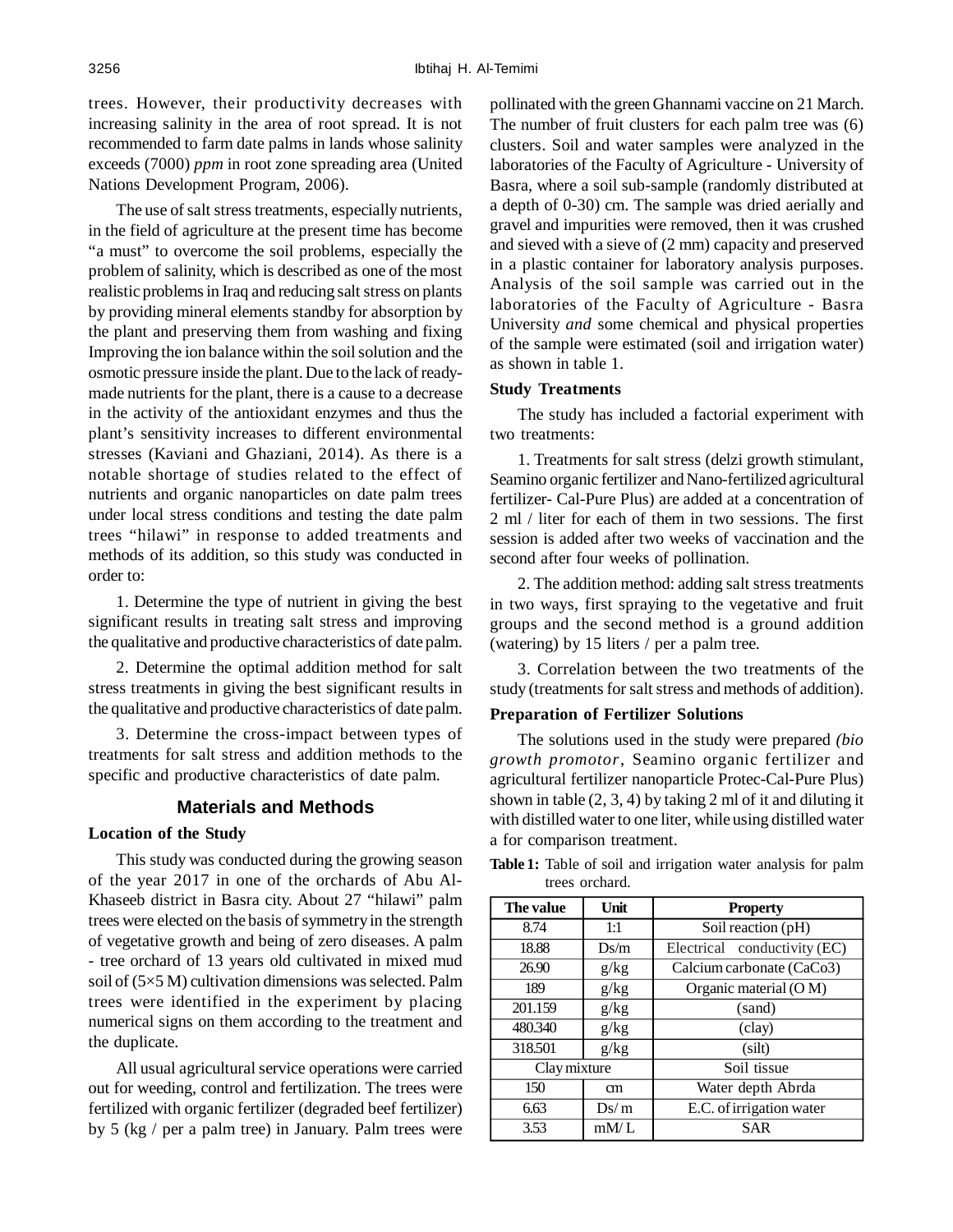| Table 2: Contents of the bio growth promotor (Dilzy). |  |  |  |  |  |
|-------------------------------------------------------|--|--|--|--|--|
|-------------------------------------------------------|--|--|--|--|--|

|  | Calcium   Magnesium |      | Boron   Molvbdenum | Zinc |       | Cobalt   Di. Tri And poly saccharides   Uranicacid |     | Materials     |
|--|---------------------|------|--------------------|------|-------|----------------------------------------------------|-----|---------------|
|  |                     | 9.14 | 0.023              | 0.05 | J. 12 | ∼                                                  | U.Z | concentration |

**Table 3:** Contents of Seamino Organic Fertilizer.

| <b>Materials</b> | $P2O5$ K <sub>2</sub> O | Amino<br>acids | <b>Seaweed</b><br>extract |
|------------------|-------------------------|----------------|---------------------------|
| concentration %  |                         |                |                           |

**Table 4:** Contents of Nano-Fertilizer Protect-Cal-Port Plus.

**Materials K2O B** concentration % 15 0.5

# **Preparation of Vegetable Samples**

Fruit samples were collected by taking 25 fruits randomly from each date palm during the two phases of *khulal* (early stage of date palm fruit) growth (16 weeks after pollination) to measure the physical properties and in the phase of being a mature fruit (*rutab*) after (22 weeks following pollination) based on Owda *et al*., (2019) to measure the chemical properties of the fruits. The yield of each date palm after 26 weeks of pollination during the date palm yield phase was collected.

# **Qualitative Characteristics of Date Palm Fruits**

Fresh Weight of the Fruit: The weight of the fresh fruit was calculated by taking 25 fruits randomly from each refined using a Sartorius sensor scale, then the average weight of the fruit per unit was calculated in grams per unit by dividing the total weight of the fruits by the total number of fruits as shown in the following formula:

| Average Weight of | Fruit Weight (g)              |
|-------------------|-------------------------------|
| the Fruit (gram)  | <b>Total Number of Fruits</b> |

Fruit Size: The size of the fruit was measured according to the method of the inserted cylinder and the distilled water displaced resulting from placing 25 fruits inside the inserted cylinder where a known volume of distilled water was placed in the inserted cylinder and the fruits that were weighed were submerged inside the inserted cylinder and the volume was measured by finding the difference between the water level in both cases. Then, the average volume of one fruit is calculated by dividing the volume of the displaced water by the number of fruits, according to the size in unit  $(cm<sup>3</sup>)$ .

## **Reduced Sugars, Sucrose and Total Sugars (%)**

Reduced sugars, sucrose and total sugars in fruit during the "*rutab*" phase were estimated at the laboratories of the Department of Horticulture and Gardening Engineering at the Faculty of Agriculture - University of Basra using the Lane and Eynon method which depends on the reduction of blue copper ions to

red-copper-ions mentioned in Howrtiz, (1975) pursuant to percentage of Reduced Sugars, Sucrose and total sugars in line with what Howrtiz mentioned in a study in 1975 in line with the following formula:

Reduced sugars  $(\%) = \frac{2.2 \times 1000 \text{ m/s}}{2.5 \times 1000 \text{ s}}$ mg of sugar (from the table is equivalent to reading an area)  $\times$  Dilutions  $\times$  100

Sucrose (%) = Total Converted Sugars% - Reduced Sugars%  $\times$  0.95

Total sugars(%)= reduced sugars(%) + sucrose(%)

#### **Activity of Enzyme Invertase**

The enzymatic activity of the date palm fruit was estimated by the date palm named "*hilawi*" in the *khalal (early stage of palm date fruit)* and fresh growth phases per week, once a week, starting from the week 16<sup>th</sup> until the  $22<sup>nd</sup>$  week after pollination. The enzymatic activity has been estimated in the laboratories of the Department of Horticulture and Gardening Engineering - College of Agriculture - University of Basra and according to the steps stated below:

1. Preparation of Extraction Solutions: Extraction solution No. (1) 0.06 molar of ascorbic acid ( $pH = 7.5$ ) prepared by dissolving 10.5678 grams of ascorbic acid in a given volume of distilled water and the volume was completed to a liter after adjusting the pH value to 7.5.

Extraction solution No. (2) phosphate regulator: 0.25 molar potassium phosphate  $+0.06$  molar ascorbic acid  $(pH = 7.5)$ . The solution was prepared by dissolving 34.0225 grams of potassium dihydrogen phosphate (KH2PO4) with 10.5678 grams of ascorbic acid in a given volume of distilled water and volume was completed to a liter after adjusting the pH value to 7.5.

2. Preparation of Enzymatic Activity Solutions: Test solution No. (1) Solution 2 molar phosphate regulator (pH  $= 4.7$ 

The solution was prepared according to the method described by Christian (1980).

Test solution (2) Sucrose solution (0.1 M Sucrose): The solution was prepared by dissolving 34.2 grams of Sucrose in a liter of phosphate regulator solution, test solution No. (1) and this solution was used to measure the effectiveness of the Invertase enzyme after adjusting the pH value to 4.0.

Test solution No. (3) (DNSA) solution Dinitro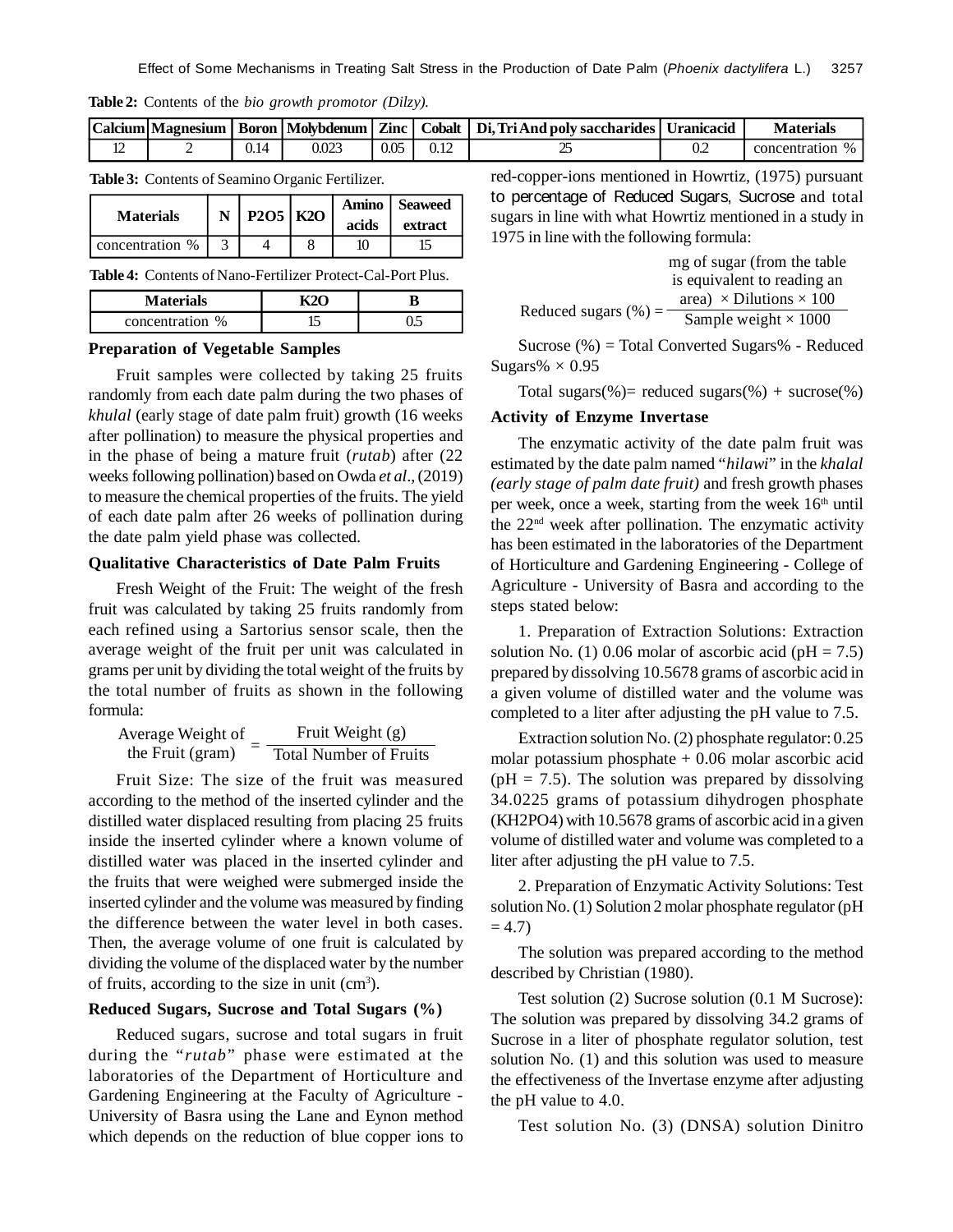Silicylicacid 3.5: The solution was prepared according to the method described by Taya *et al*., (1985).

3. Extraction Method: The extraction process was conducted according to the method mentioned in a study carried out by Al-Bakir and Whitaker in 1978.

4. Estimating Activity of the Invertase Enzyme: The activity of Invertase enzyme was chosen by taking 5 ml of test solution No. (2) (Sucrose) which was subject to the enzyme in the test tube *and* incubating for 5 minutes at a temperature of 35°C. After that 0.5 ml of the enzymatic solution was added to each tube (this is the beginning of the reaction). Tubes were shaken well and placed in a water bath at a temperature of 35°C for a period of 20 minutes.

Following that, 0.5 ml of test solution No. (3) was added to each tube, then tubes were cooled using cold water.

Thereafter, spectrum absorption of each sample was calculated in the Spectrophotometer UV device with a wavelength of 540 nm. In the same way, a blank solution or zero solution was prepared, as 0.5 ml of test solution No. (1) (phosphate regulator solution) was added instead of the enzymatic solution.

## **Productive Qualities**

Maturity Percentage: It was calculated on the basis of the number of fruits when they entered the softness of dates phase, which represents the beginning of date softness, by taking ten pieces of a cluster for each refined. The number of ripened fruits (soft dates) and the number of immature fruits (*khalal*) were calculated. Then the total ripening rate was extracted by adding the percentage of ripening and dividing it by the number of weeks. The percentage of ripening was calculated from the following formula:

Ripening percentage  $=$  The total number of fruits  $\times$  100 Number of ripening fruits (soft dates) =

Drop Percentage (%): The drop percentage was calculated from the following equation:

The number of fruits after setting - the  
of drop = 
$$
\frac{\text{The number of remaining fruits at collection}}{\text{The number of fruits after setting}} \times 100
$$

Total Aggregate Quantity (kg): The resulting quantity was measured in the *tamur* phase, after collecting the fruits for each palm tree separately, then weighed by a field balance and then the total collected fruits was extracted for each treatment.

### **Statistical Design and Parameters Used**

The experiment was carried out using the Factorial

Experiment in Randomized complete Block Design by three sectors. Each palm tree represented one experimental unit and the results were analyzed using the analysis of variance adopted in the study of the physical and productive characteristics of the *hilawi* date palm trees. Averages were tested using the Revised Least Significant Differences Test (RLSD) method following a study conducted by al-Rawi and Khallafallah in 2000.

## **Results and Discussion**

1. Weight of the Fruit: The results shown in table 5, illustrate the significant effect of treatments for salt stress and methods of addition and their interference in the fruit weight percentage. The fruit weight property was affected significantly when treating palm trees with different types of nutrients as treatments for salt stress. The palm trees varied in their response, as the concentration gave 2 ml / liter of the fertilized agricultural nanoparticles (Protecal Pore Plus) the highest average fruit weight 9.515 grams, which did not differ significantly from the treatment 2 ml / liter organic fertilizer (seamino) in the effect with an average fruit weight of 9.340 grams compared to other treatments under study. The reason for this issue may be due to the fact that treating *hilawi* palm trees solution with the agricultural nanofeed and organic fertilizer created a good nutritional condition for the trees treated with them. This led to a state of balance between the mineral elements, which helped in the activation of photosynthesis processes, carbohydrate formation, building nucleic acids and the accumulation of proteins that are an influencing factor in the growth and development of fruits. Because addition of nutrients to plants is an effective way to reduce the negative effects of salt stress (Hamayun *et al.*, 2011, Mengel and Kirkby, 1982).

As results shown in table 5, the addition method had a significant effect at (significance level 0.05) on the average fruit weight, as the ground addition was superior by giving the highest average fruit weight 9.005 grams and significant differences compared to the spray method, at which the fruit weight rate reached 8.398 grams. The reason for this is that the addition of treatments to date palm trees added ground (watering) led to address the shortfall in the concentration of nutrients ready for the plant due to salt stress. Abbas, (2013) stated that the soil fertilization programs enable the plant to tolerate salt stress through the use of the concept of alleviation means mitigation of the harmful effect for saline stress, as well as the use of the concept of amendment or amelioration which refers to improving the state of salt stress by applying ground fertilization programs that increase the readiness of the nutrients of the plant and thus enable the plant to withstand the conditions of salt stress.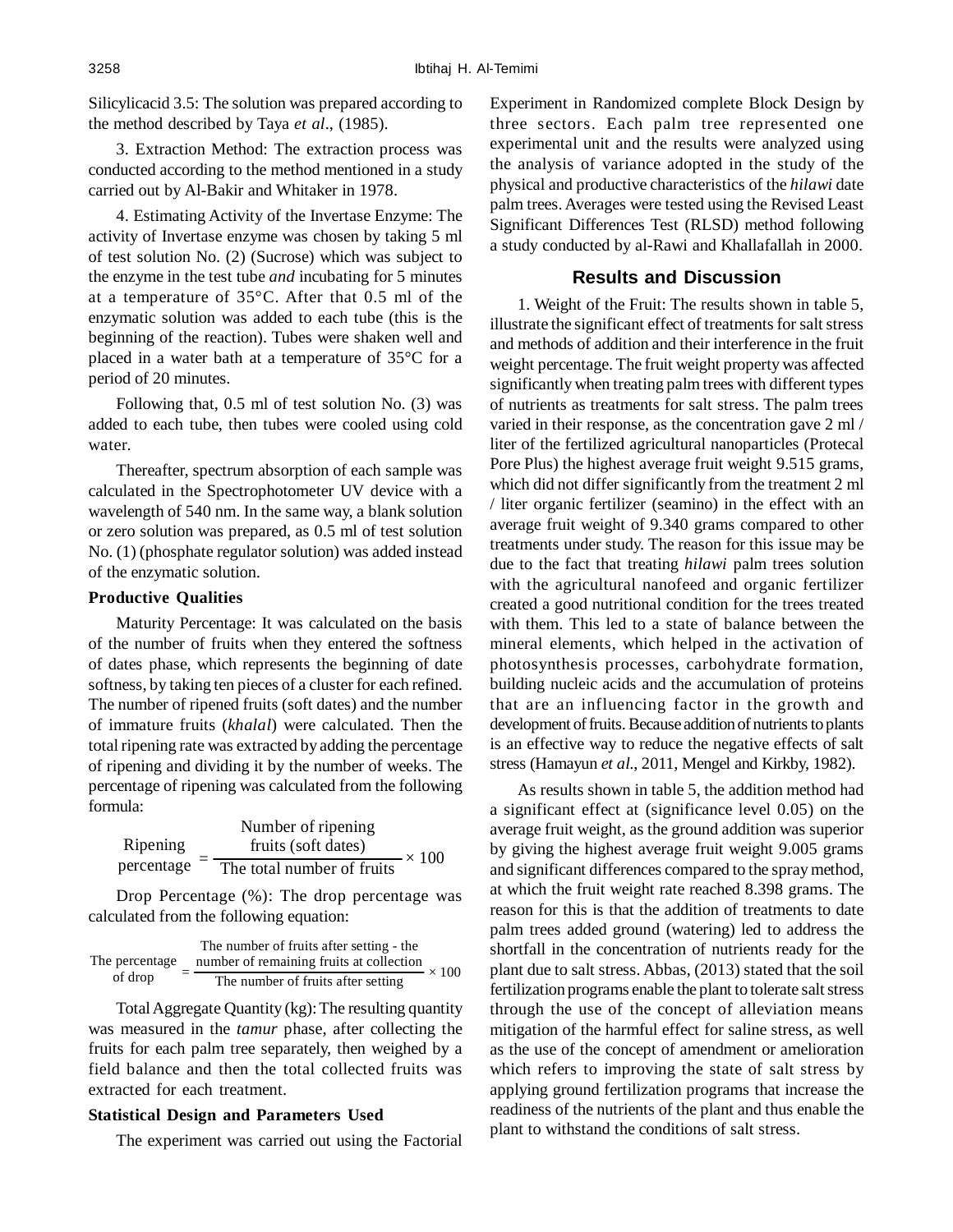| <b>Khallaal stage</b>  |                         |       |                                     |  |  |  |
|------------------------|-------------------------|-------|-------------------------------------|--|--|--|
| Average effect of salt | <b>Addition methods</b> |       |                                     |  |  |  |
| stress treatments      | Ground                  | Add   | <b>Treatments for saline stress</b> |  |  |  |
|                        | addition                | spray |                                     |  |  |  |
| 7.095                  | 7.10                    | 7.09  |                                     |  |  |  |
| 8.855                  | 9.26                    | 7.09  | Dilzy(2ml/L)                        |  |  |  |
| 9.34                   | 9.73                    | 8.95  | Seamino (2ml/L)                     |  |  |  |
| 9.515                  | 9.93                    | 9.10  | nanoparticle fertilizer (2ml/L)     |  |  |  |
| RLSD for the effect    | 9.005                   | 8.398 | Average effect of addition methods  |  |  |  |
| of stress              | RLSD to the effect      |       | RLSD for the effect of              |  |  |  |
| treatments             | of interference         |       | adding methods                      |  |  |  |
| $= 0.1182$             | $= 0.2360$              |       | $= 0.1927$                          |  |  |  |

**Table 5:** Effect of salt stress treatments, addition methods and their interactions on the average fruit weight (gram).

As shown in table 5, there was a significant effect of interference between concentrations of salt stress treatments and methods of additions to the average fruit weight, as the treatment (2 ml / liter nanoparticle fertilizer + ground addition) excelled in giving the highest fruit weight at a rate of (9.93) grams compared to the two treatments of comparison (distilled water + spray and distilled water + ground addition). The lowest rate of fruit weight (7.09 and 7.10) was achieved on the sequence as all other interference factors achieved significant superiority over the comparison treatment, which indicates that there is an interaction between the two treatments of study (salt stress treatments and its methods of addition). Hence it is quite necessary both treatments with palm trees (*hilawi tamur*) to get the best rate for the weight of the fruit.

# **Fruit Size**

The results of the statistical analysis, table 6, showed that the treatment of date palm trees with nanofed (Protic Cal Port Plus) had a significant effect on increasing the size of the fruit and the concentration (2 ml / liter) caused the highest average size of the fruit  $(8.63 \text{ cm}^3)$ . The size of the fruit was consistent with the increase in the weight of the fruit (Table 5). The reason for this may be attributable to the fact that the nanomaterials show different properties compared to when they are in their traditional dimensions (Naderi, 2012).

When treating *hilawi* palm trees with nanomaterials, where it fed palm trees with two Calcium and Boron elements.

Both elements had a cause to increase cells division and generation, which led to an increase in the size of

the fruits in particular, Boron, which is important in stimulating enzymatic reactions, maintaining water balance and regulating osmotic effort in the plant (Owda *et al.*, 2019). Also, Calcium is an activator for cell metabolism enzymes such as cyclic neucleotide, phosphates, Adenine cyclase, in addition to its important role in increasing the plant's tolerance to salinity as it contributes to regulating the integration of selectivity of ions across the plasma membrane, particularly sodium and potassium ions (El Sharkawy *et al*., 2017). The results of the statistical analysis in table 6, showed that there were no significant differences between the two methods of addition on the average fruit size.

The nature of the interference between treatments for salt stress and its addition methods to *hilawi* palm trees had a significant effect on the average fruit size as mentioned in table 6. The treatment (2 ml / liter fertilized nanoparticle  $+$  ground addition) excelled in giving the highest size of the fruit at a rate of  $(8.72)$  cm<sup>3</sup> which did not differ significantly from treatment (2 ml / liter of nanofed fertilized  $+$  spray) at a rate of the size of the fruit  $(8.54 \text{ cm}^3)$ . All other interference treatments achieved a significant superiority over the comparison

> treatment and the reason for this may be due to the compatibility of the concentrations of the added nutrients with the methods of adding them, which led to an increase in vital processes in plants, such as photosynthesis and respiration, which are linked to an increased rate of growth of the fruit which was reflected positively on the increase size of the fruit. Sadly, palm tree orchards suffer from the neglect of the farmers. Such neglection and the lack of agricultural service operations aimed to palm trees led to a decrease

**Table 6:** Effect of salt stress treatments, its addition methods and their interferences on average fruit size  $(cm<sup>3</sup>)$ .

| <b>Khallaal stage</b>  |                         |       |                                     |  |  |  |
|------------------------|-------------------------|-------|-------------------------------------|--|--|--|
| Average effect of salt | <b>Addition methods</b> |       |                                     |  |  |  |
| stress treatments      | Ground                  | Add   | <b>Treatments for saline stress</b> |  |  |  |
|                        | addition                | spray |                                     |  |  |  |
| 7.175                  | 7.20                    | 7.15  |                                     |  |  |  |
| 7.84                   | 7.93                    | 7.75  | Dilzy(2ml/L)                        |  |  |  |
| 8.205                  | 8.32                    | 8.09  | Seamino $(2ml/L)$                   |  |  |  |
| 8.63                   | 8.72                    | 8.54  | nanoparticle fertilizer $(2ml/L)$   |  |  |  |
| RLSD for the effect    | 8.043                   | 7.883 | Average effect of addition methods  |  |  |  |
| of stress              | RLSD to the effect.     |       | RLSD for the effect of              |  |  |  |
| treatments             | of interference         |       | adding methods                      |  |  |  |
| $= 0.2452$             | $= 0.3892$              |       | $= 0.2183$                          |  |  |  |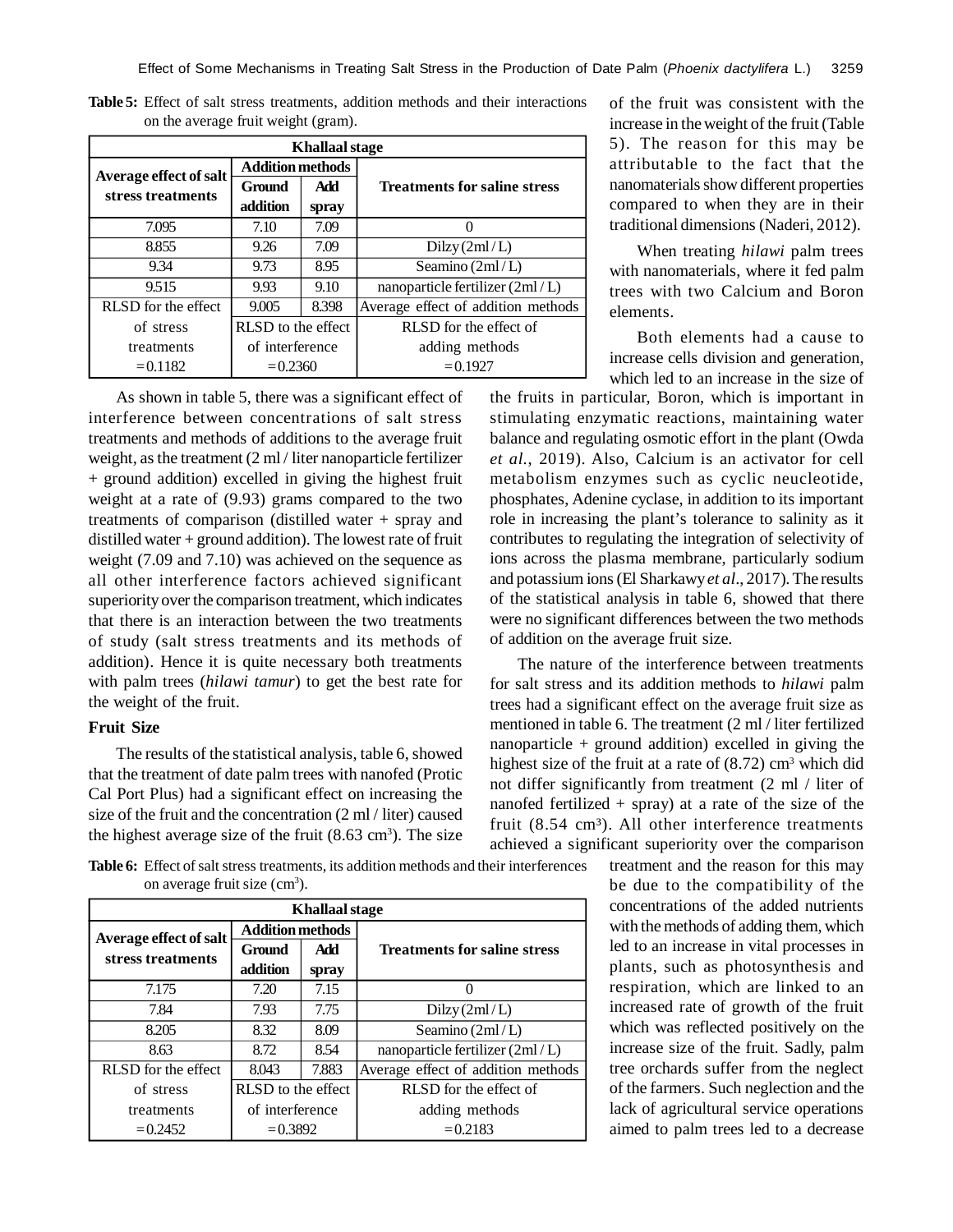| <b>Rutab</b> stage     |                         |       |                                     |  |  |  |
|------------------------|-------------------------|-------|-------------------------------------|--|--|--|
| Average effect of salt | <b>Addition methods</b> |       |                                     |  |  |  |
| stress treatments      | Ground                  | Add   | <b>Treatments for saline stress</b> |  |  |  |
|                        | addition                | spray |                                     |  |  |  |
| 52.59                  | 52.45                   | 52.73 |                                     |  |  |  |
| 55.66                  | 56.45                   | 54.87 | Dilzy(2ml/L)                        |  |  |  |
| 56.93                  | 57.60                   | 56.26 | Seamino $(2ml/L)$                   |  |  |  |
| 59.305                 | 60.15                   | 58.46 | nanoparticle fertilizer $(2ml/L)$   |  |  |  |
| RLSD for the effect    | 56.663                  | 55.58 | Average effect of addition methods  |  |  |  |
| of stress              | RLSD to the effect      |       | RLSD for the effect of              |  |  |  |
| treatments             | of interference         |       | adding methods                      |  |  |  |
| $= 0.7680$             | $=1.1072$               |       | $= 0.5326$                          |  |  |  |

**Table 7:** Effect of saline stress treatments, addition methods and their interactions on reducing sugars%.

in the average size of the fruit over the years because such neglect and lack led to a high rate of soil salinization and depletion of mineral materials to the extent to which trees were unable to produce effectively (Kah *et al*., 2018).

#### **Reducing Sugars, Sucrose and Total Sugars (%)**

The results in table 7, illustrate the presence of significant differences in the rate of reducing sugars in the fruits of *hilawi* palm trees as a result of being treated with some treatments of salt stress. The treatment (2 ml / liter enriched nanoparticles) was superior and gave the highest rate of reducing sugars (59.305%), while the comparison treatment caused the lowest rate of reducing sugars by (52.59%) along with significant differences compared to other treatments under study. As for the effect of salt stress treatments on the percentage of Sucrose, the results showed in table 8, the comparison treatment significantly increased in the percentage of Sucrose for date palm fruits (9.85%) compared to the treatments used to reduce salt stress, at which there was a decrease in fruits of Sucrose and the lowest rate of Sucrose occurred at treatment 2 ml / liter organic fertilizer which was not significantly different from treatment 2 ml / liter enriched agricultural nanofed where they had a **Table 8:** The effect of saline stress treatments, their addition methods and their

| <b>Rutab</b> stage     |                         |       |                                     |  |  |  |
|------------------------|-------------------------|-------|-------------------------------------|--|--|--|
| Average effect of salt | <b>Addition methods</b> |       |                                     |  |  |  |
| stress treatments      | Ground                  | Add   | <b>Treatments for saline stress</b> |  |  |  |
|                        | addition                | spray |                                     |  |  |  |
| 9.85                   | 9.72                    | 9.98  |                                     |  |  |  |
| 9.24                   | 9.10                    | 9.38  | Dilzy(2ml/L)                        |  |  |  |
| 8.55                   | 8.23                    | 8.87  | Seamino (2ml/L)                     |  |  |  |
| 8.285                  | 8.12                    | 8.45  | nanoparticle fertilizer (2ml/L)     |  |  |  |
| RLSD for the effect    | 8.793                   | 9.17  | Average effect of addition methods  |  |  |  |
| of stress              | RLSD to the effect      |       | RLSD for the effect of              |  |  |  |
| treatments             | of interference         |       | adding methods                      |  |  |  |
| $= 0.4360$             | $= 0.8905$              |       | $= 0.2673$                          |  |  |  |

interactions on Sucrose levels%.

rate of Sucrose (8.55 8.285)%, respectively.

With regard to the effect of salt stress treatments on the percentage of total sugars of fruits, results showed in table 9, the superiority of the treatment (2 ml / liter of agricultural nanotic fertilized) significantly in giving the highest rate of total sugars by (67.59%) compared to the rate of total sugars achieved with other treatments which, in turn, significantly outperformed the comparison treatment, which achieved the lowest total sugars (62.44%) in the

fruit of the *hilawi* palm trees.

This may be due to the fact that the fertilizers prepared with nanotechnology release elements on demand and thus prevent transformation of these elements into chemical and gaseous forms that cannot be absorbed by plants. And this can be achieved by preventing the nutrients from directly interacting with the soil, water.

Microorganisms and releasing the nutrients slowly and steadily depending on the actual plant need and absorbance by the roots (Tanou *et al*., 2017). As for the effect of the addition method on the fruit content of reducing sugars, the results in table 7, showed the significant superiority of the treatment (ground addition) in giving the highest rate of reducing sugars (56.663%), while the lowest rate of reducing sugars was achieved with the method of adding salt stress spray treatments (55.58%). With regard to Sucrose, it was noted from the results of the statistical analysis, table 8, that there were no significant differences between the two methods of addition on the percentage of Sucrose. The total sugars took a similar behavior to the Sucrose in response to the addition method. It was noted that the highest percentage of total sugars achieved with the treatment (ground

> addition) as it reached at (65.455%). This percentage did not differ significantly from the lowest total sugars rate (64.750%) achieved with the addition treatment of spray to the plant, table 9.

> With regard to the effect of the interference between treatments of saline stress and the methods of addition, the results of the statistical analysis referred to in table 7, showed the superiority of the treatment (2 ml / liter fertilized nanoparticle + ground addition) significantly in giving the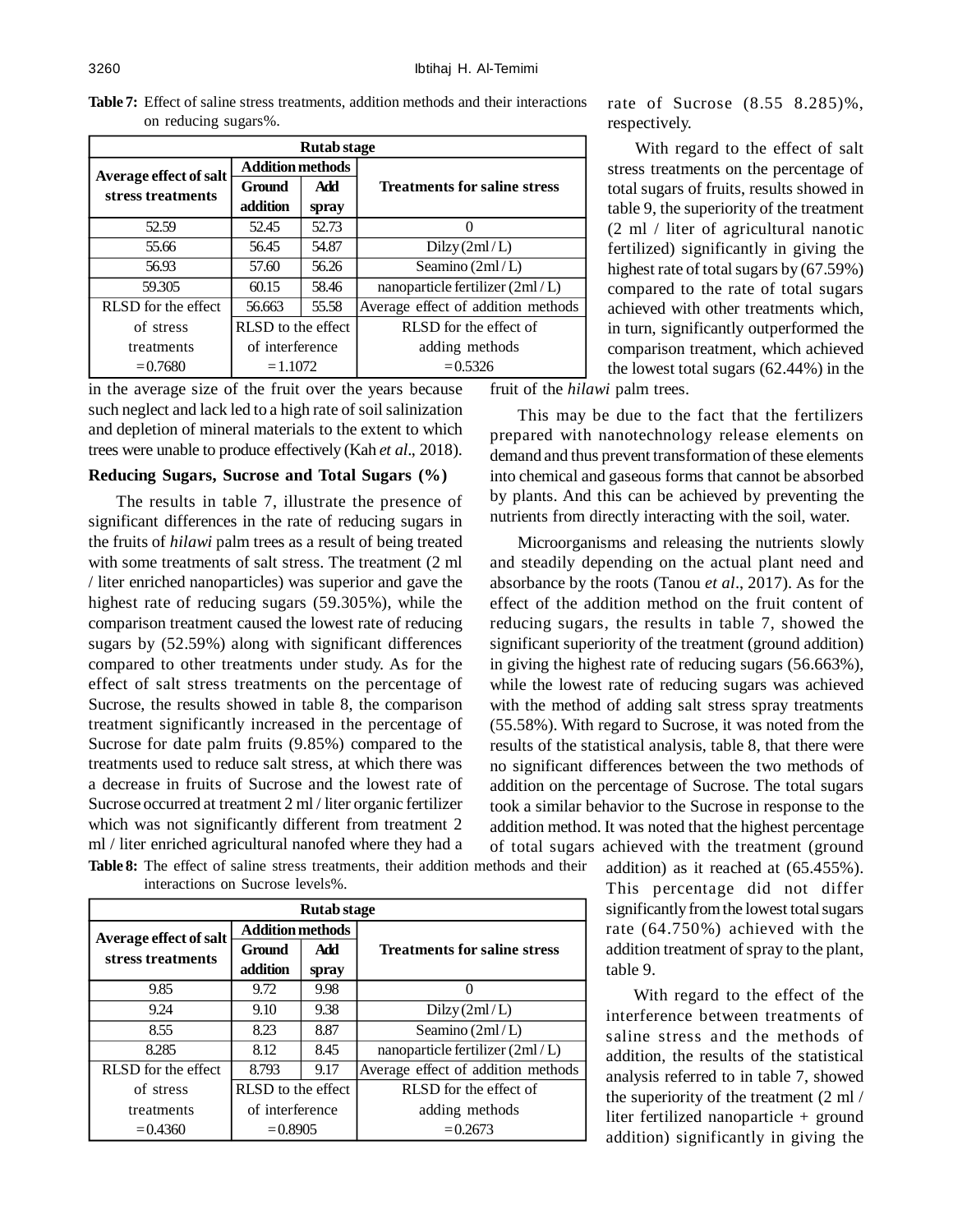| <b>Rutab</b> stage     |                         |       |                                     |  |  |
|------------------------|-------------------------|-------|-------------------------------------|--|--|
| Average effect of salt | <b>Addition methods</b> |       |                                     |  |  |
| stress treatments      | Ground                  | Add   | <b>Treatments for saline stress</b> |  |  |
|                        | addition                | spray |                                     |  |  |
| 62.44                  | 62.17                   | 62.71 |                                     |  |  |
| 64.90                  | 65.55                   | 64.25 | Dilzy(2ml/L)                        |  |  |
| 65.48                  | 65.83                   | 65.13 | Seamino (2ml/L)                     |  |  |
| 67.59                  | 68.27                   | 66.91 | nanoparticle fertilizer $(2ml/L)$   |  |  |
| RLSD for the effect    | 65.455                  | 64.75 | Average effect of addition methods  |  |  |
| of stress              | RLSD to the effect      |       | RLSD for the effect of              |  |  |
| treatments             | of interference         |       | adding methods                      |  |  |
| $= 0.9862$             | $=1.1530$               |       | $= 0.8237$                          |  |  |

**Table 9:** The effect of salt stress treatments, their addition methods and their interactions on total sugars%.

highest percentage of reducing sugars (60.15%) compared to the lowest percentage of reduced sugars achieved with the ground addition  $+$  distilled water (comparison treatment). The average percentage of sugars reduced thereto was (52.45%), while the rate of Sucrose took a different behavior, as it was evident from table 8. The highest significant superiority of Sucrose was achieved with two comparative treatments that did not significantly differ. On the other hand, they were significantly (9.98% and 9.72%), whilst the lowest percentage of Sucrose was achieved with treatment (2 ml / liter enriched agricultural nanofed + ground addition) by (8.12%). As for total sugars, the results of the study showed in table 9, disclosing that the interference factors between salt stress treatments and the methods of addition brought a significant superiority in the fruit content of the total sugars, as they exceeded significantly in the content of the date palm fruits in giving the highest rate of total sugars (68.27%) compared to the addition treatment (spray or ground) at the comparison treatment (distilled water), which gave the lowest total sugars rate (62.71% and 62.17%) in respectively. The above results can be explained on the fact that the effect of factors which are

singular make the property under the influence of one stimulus by virtue of its averages in the event that the stimulus is a productive factor (salt stress treatments) or an auxiliary factor (addition method) which controls the ability of the plant to show its response or not. However, this equation differs a lot, if not radically, in the case of the interference of the two factors together, where the control in determining a property has two directions of effects (Ressan and Al-Temimi, 2019). Or this could be attributed to the efficiency of the added salt stress treatments, which

achieved a balanced osmotic pressure inside and outside fruits, thus reducing the effect of salt stress, which led to an increased response of the palm trees under study. Then, this leads to improving the quality of the fruits (Kaviani and Ghaziani, 2014).

#### **Effectiveness of the Enzyme Invertase**

Table 10, shows the effect of factor of palm trees with some salt stress treatments. The effectiveness of the Invertase enzyme had decreased significantly. The treatment gave 2 ml / liter agricultural Nano-fertilized the highest decrease in the activity of the enzyme (1534.720 units / kg) fresh weight of fruits compared to the comparison treatment  $(1697.155 \text{ units} / \text{kg})$  fresh weight of fruits. It should be noted that the two treatments, 2 ml / liter organic fertilizer and 2 ml / liter growth stimulus, had a significant effect in reducing the effectiveness of the enzyme Invertase compared to the comparison treatment. From these results, it is clear that the quantitative effectiveness of the enzyme Invertase follows the rate of accumulation of sucrose. This was demonstrated by Ati *et al*., (2019) in their studies on the two types of date palm trees: *Hilawi and Birhi*,

> respectively. The reason may also be due to an increase in the fruit ripening percentage when treated with different types of salt stress treatments, because it contains a group of elements necessary to stimulate growth and push the fruits towards ripening. This made the fruits ripen faster than untreated fruits (Ressan and Al-Temimi, 2019), which was reflected on the activity of the enzyme Invertase. The method of adding salt stress treatments to the palm trees has had a significant effect on the activity of the enzyme Invertase as

**Table 10:** Effect of salt stress treatments, addition methods and their interferences on enzyme Invertase rate.

| <b>Rutab</b> stage     |                         |          |                                     |  |  |  |
|------------------------|-------------------------|----------|-------------------------------------|--|--|--|
| Average effect of salt | <b>Addition methods</b> |          |                                     |  |  |  |
| stress treatments      | Ground                  | Add      | <b>Treatments for saline stress</b> |  |  |  |
|                        | addition                | spray    |                                     |  |  |  |
| 1697.155               | 1683.20                 | 1711.11  |                                     |  |  |  |
| 1650.920               | 1623.26                 | 1678.58  | Dilzy(2ml/L)                        |  |  |  |
| 1608.070               | 1582.24                 | 1633.90  | Seamino (2ml/L)                     |  |  |  |
| 1534.720               | 1527.83                 | 1541.61  | nanoparticle fertilizer (2ml/L)     |  |  |  |
| RLSD for the effect    | 1604.133                | 1641.300 | Average effect of addition methods  |  |  |  |
| of stress              | RLSD to the effect      |          | RLSD for the effect of              |  |  |  |
| treatments             | of interference         |          | adding methods                      |  |  |  |
| $= 33.1200$            | $= 48.8200$             |          | $= 26.3400$                         |  |  |  |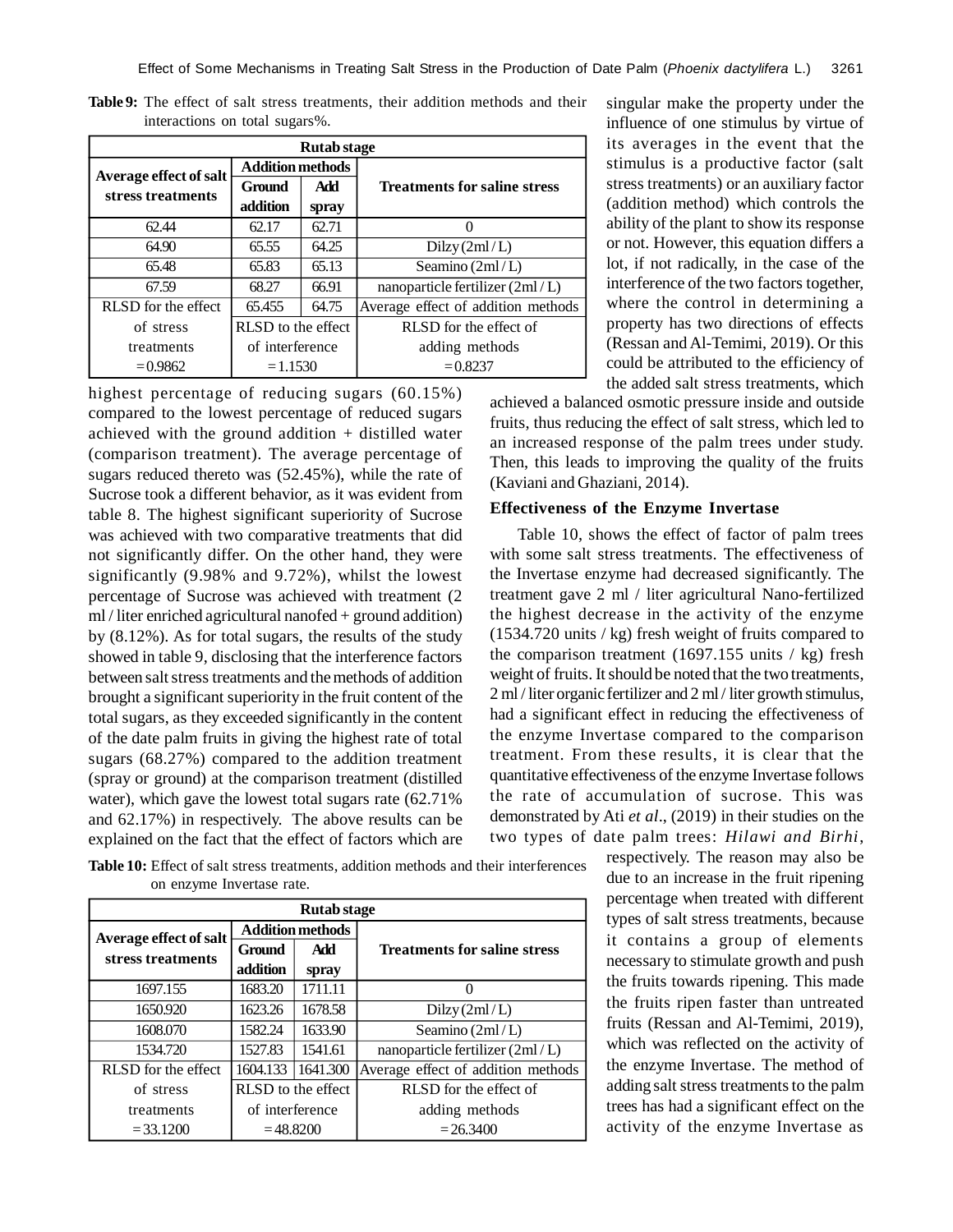| on fruit ripening percentage %. |                         |                                     |  |  |  |
|---------------------------------|-------------------------|-------------------------------------|--|--|--|
| <b>Rutab</b> stage              |                         |                                     |  |  |  |
| Average effect of salt          | <b>Addition methods</b> |                                     |  |  |  |
| stress treatments               | Add                     | <b>Treatments for saline stress</b> |  |  |  |

**Table 11:** Effect of salt stress treatments, addition methods and their interferences

| Kutab stage                                 |                         |        |                                     |  |  |  |  |
|---------------------------------------------|-------------------------|--------|-------------------------------------|--|--|--|--|
| Average effect of salt<br>stress treatments | <b>Addition methods</b> |        |                                     |  |  |  |  |
|                                             | Add                     | Add    | <b>Treatments for saline stress</b> |  |  |  |  |
|                                             | spray                   | spray  |                                     |  |  |  |  |
| 60.685                                      | 60.72                   | 60.65  |                                     |  |  |  |  |
| 74.260                                      | 74.41                   | 74.11  | Dilzy(2ml/L)                        |  |  |  |  |
| 84.185                                      | 84.48                   | 83.89  | Seamino $(2ml/L)$                   |  |  |  |  |
| 85.030                                      | 85.38                   | 84.68  | nanoparticle fertilizer (2ml/L)     |  |  |  |  |
| RLSD for the effect                         | 76.248                  | 75.833 | Average effect of addition methods  |  |  |  |  |
| of stress                                   | RLSD to the effect      |        | RLSD for the effect of              |  |  |  |  |
| treatments                                  | of interference         |        | adding methods                      |  |  |  |  |
| $=1.2980$                                   | $=1.5418$               |        | $=1.1170$                           |  |  |  |  |

pinpointed in table 10. The rate of enzyme activity reached at (1641.300) units / kg fresh weight of fruits with the method of addition through spray. As to the ground addition method, the rate of enzyme effectiveness was (1604.133) unit / kg fresh weight of fruits. The reason for this may be due to the treatment of *hilawi* date palm trees with salt stress treatments that led to fasten fruit ripening as we will notice later by increasing the ripening ratio of the fruits with the ground addition of salt stress treatments, which led to a decrease in the activity of enzyme Invertase.

The results of the study showed that the nature of the interference between treatments of salt stress and its methods of addition to the *hilawi* palm trees had a significant effect on the effectiveness of the enzyme Invertase, as figured out in table 10. The treatment (2 ml / liter of nanoparticle fertilizer  $+$  ground addition) gave the highest significant decrease in the activity of the enzyme (1527.83) units/fresh weight kg of fruits, which did not differ significantly from the treatment of interference  $(2 \text{ ml } / \text{ liter }$  nanofed fertilizer + spray). Therefore, the rate of enzyme activity with it reached at (1541.61) units / kg fresh weight of fruits compared to the comparison treatments of the two methods of addition by spray and ground addition (1711.11 and 1683.20) unit / kg fresh weight of fruits sequentially.

Yamaki, (1995) pointed out that the activity of the enzyme Invertase during the stages of growth and ripening following the speed of the accumulation of Sucrose. Its maximum effectiveness was coincided with the highest level of Sucrose in the *khalal* phase (early stage of yellowed fruit) followed by a decrease reached its minimum in the *tamur* (last stage of fruit) phase. Because Sucrose is the base material that the enzyme works on. On the other hand, the low water content of the fruit, which is a medium for biological reactions (enzymatic hydrolysis reactions), led to a decrease in the activity of

the enzyme Invertase (Taain, 2013).

#### **Productive Properties**

Ripening Percentage: The results shown in table 11, indicate that the treatment of *hilawi* date palm trees with different salt stress treatments gave a significant increase in the percentage of fruit ripening. The fertilized treatment (2 ml / liter of nanofed agriculture) gave the highest rate of ripening (85.030%) in comparison to the other factors under study. Whilst, the lowest ripening rate was achieved with the comparison

treatment, as it reached at (60.685%) and with significant differences compared to all the treatments under study. The reason for that may be due to the role of the mineral elements in the nutrient solution to reduce the damage of salinity on the plant and the lack of water absorption Because of the osmotic stress imposed on plant roots growing in a high salinity ground as well as to the low biological activity in the soil micro-organisms (Srour *et al*., 2010). For the purpose of deterring the significant deterioration in tree growth and productivity and reduction of damage caused by salt stress, the nutritional elements are added for building DNA, RNA and energy compounds: ATP and ADP, Also, they have an entry into  $coenzymes NADP + and NAD<sup>+</sup> that have a fundamental$ role in many biological and physiological processes such as photosynthesis and respiration, which leads to an increase in the percentage of fruit ripening (Kamiab and Bahramabadi, 2016).

The method of adding salt stress treatments to *hilawi* palm trees has no significant effect in increasing the ripening percentage as stated in the table 11. The ground addition method was superior to giving the highest rate of fruit ripening (76.248%) compared to the spray method that gave the lowest ripening rate (75.833%). Results showed that the nature of the interference between treatments for salt stress and its addition methods to *hilawi* date palm trees had a significant effect on increasing the percentage of fruit ripening rate. The treatment (2 ml/ liter nano-agriculture fertilizer + ground addition) excelled in giving the highest rate of ripening (85.38%), with nonsignificant differences from the treatments (2 ml / liter nano-agricultural fertilizer  $+$  spray method) and (2 ml / liter organic fertilizer + ground addition) and (2 ml / liter organic fertilizer  $+$  spray method). The ripening percentage for them (84,680, 84,480 and 83,890)% sequentially, while it significantly outperformed other interference factors and the two comparative treatments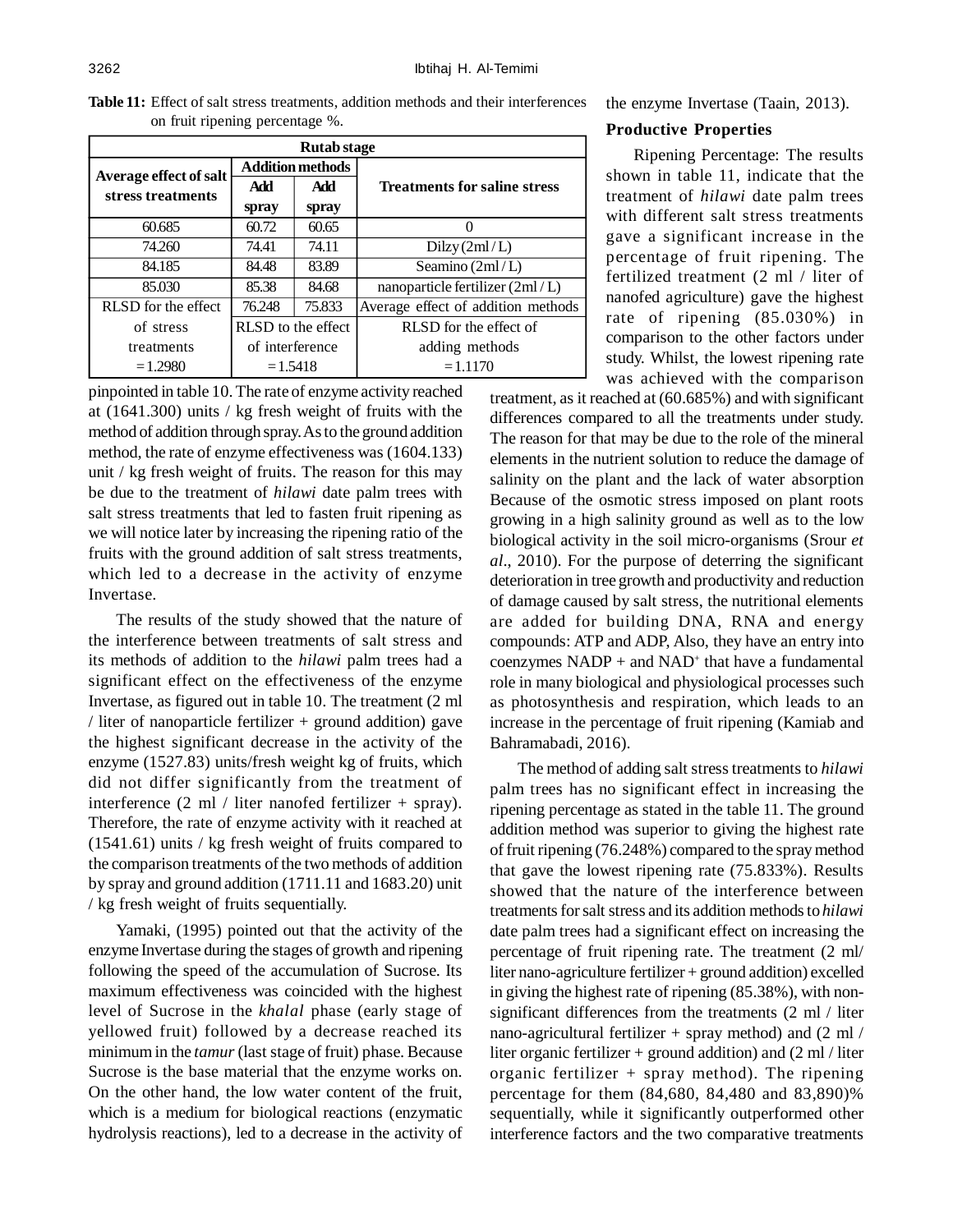| <b>Rutab</b> stage     |                         |        |                                     |  |  |  |  |
|------------------------|-------------------------|--------|-------------------------------------|--|--|--|--|
| Average effect of salt | <b>Addition methods</b> |        |                                     |  |  |  |  |
| stress treatments      | <b>Add</b>              | Add    | <b>Treatments for saline stress</b> |  |  |  |  |
|                        | spray                   | spray  |                                     |  |  |  |  |
| 17.125                 | 17.17                   | 17.08  |                                     |  |  |  |  |
| 14.580                 | 14.22                   | 14.94  | Dilzy(2ml/L)                        |  |  |  |  |
| 14.045                 | 13.98                   | 14.11  | Seamino (2ml/L)                     |  |  |  |  |
| 12.105                 | 11.54                   | 12.67  | nanoparticle fertilizer (2ml/L)     |  |  |  |  |
| RLSD for the effect    | 14.228                  | 14.700 | Average effect of addition methods  |  |  |  |  |
| of stress              | RLSD to the effect      |        | RLSD for the effect of              |  |  |  |  |
| treatments             | of interference         |        | adding methods                      |  |  |  |  |
| $= 0.1240$             | $= 0.2259$              |        | $= 0.1227$                          |  |  |  |  |

**Table 12:** Effect of salt stress treatments, addition methods and their interferences on fruit ripening percentage %.

of the spray and ground addition methods (75,833% and 76,248%) respectively. The reason for this may be due to the response of palm trees to the added treatments that led to an increase in the activity of anti-oxidant enzymes. It also has significant functions in plant metabolism, such as activating Catalase enzymes, Superoxide dismutase, photosynthesis and chlorophyll content, which was reflected positively in increasing the rate of fruit ripening (Taiz and Zaiger, 2016).

Drop Percentage (%): The results in table 12, indicate that there were significant differences between salt stress treatments in reducing the rate of fruit drop. The treatment (2 ml / liter nano-agriculture fertilizer) gave the lowest percentage of fruit drop as it reached (12.105%) while the highest rate of drop was achieved with the comparison treatment (17.125%). As for the effect of the addition method, the results showed in table 12, a significant increase in the rate of drop in the addition method of spray by (14.700%), while the rate of drop with the ground addition decreased by (14.228%). Results also showed at table 12, interference between salt stress treatments and addition methods where the treatment (2 ml / liter nano fertilizer  $+$  ground addition) exceeded significantly in reducing the percentage of fruit drop, as it reached (11.54%) compared to other interference factors under study. Whereas the highest rate of drop was achieved with comparison treatment at the spray and ground addition methods as it reached (17.08 and 17.17)%.

The reason for this may be that the treatment of *hilawi* date palm trees achieved a state of nutritional balance within the plant, which was reflected in reducing competition between fruits on nutrients and then reducing the percentage of fruit drop. Or the reason

could be occurring of consistency between addition methods with salt stress treatments for *hilawi* date palm trees. It resulted in a water balance between the plant and its outer environment, thereby reducing the osmotic pressure in the plant resulting from salt stress and this was reflected positively in reducing the drop percentage (Taain, 2013).

Average Yield Rate (kg): Table 13, shows the significant effect of different salt stress treatments on the total yield of a palm trees when added to the *hilawi* palm trees where the treatment (2 ml / liter nano agricultural fertilizer) excelled in giving the highest total yield rate at (65.270 kg) compared to the comparison treatment at which the lowest total yield was achieved at (54.075 kg). The reason for this may be attributed to the increase in the average weight and size of the fruit with salt stress treatments used in the study as stated in tables (5 and 6) in respectively.

The results showed in table 13, that the addition method was affected by the total yield of *hilawi* date palm, where the ground addition excelled in giving the highest average total yield (62.09 kg) and with significant differences with the spray method at which the total yield

**Table 13:** Effect of salt stress treatments, addition methods and their interferences on fruit ripening percentage %.

| Date stage                                  |                         |        |                                     |  |  |  |  |
|---------------------------------------------|-------------------------|--------|-------------------------------------|--|--|--|--|
| Average effect of salt<br>stress treatments | <b>Addition methods</b> |        |                                     |  |  |  |  |
|                                             | Add                     | Add    | <b>Treatments for saline stress</b> |  |  |  |  |
|                                             | spray                   | spray  |                                     |  |  |  |  |
| 54.075                                      | 54.20                   | 53.95  | $\Omega$                            |  |  |  |  |
| 62.36                                       | 63.89                   | 60.83  | Dilzy(2ml/L)                        |  |  |  |  |
| 64.065                                      | 64.56                   | 63.57  | Seamino (2ml/L)                     |  |  |  |  |
| 65.27                                       | 65.71                   | 64.83  | nanoparticle fertilizer (2ml/L)     |  |  |  |  |
| RLSD for the effect                         | 62.09                   | 60.795 | Average effect of addition methods  |  |  |  |  |
| of stress                                   | RLSD to the effect      |        | RLSD for the effect of              |  |  |  |  |
| treatments                                  | of interference         |        | adding methods                      |  |  |  |  |
| $= 0.5277$                                  | $= 0.9733$              |        | $= 0.3862$                          |  |  |  |  |

rate reached at (60.795 kg). Increasing the total yield rate with the ground addition method for salt stress treatments in the *hilawi* palm trees could be attributed to in the *hilawi* palm trees due to the presence of a direct relationship between the average total yield and the average fruit weight (Table 5).

Table 13, shows results reflecting the effect of the interference between treatments for salt stress and the addition methods to *hilawi* date palm trees. As it was noticed, the total yield rate increased gradually with the added